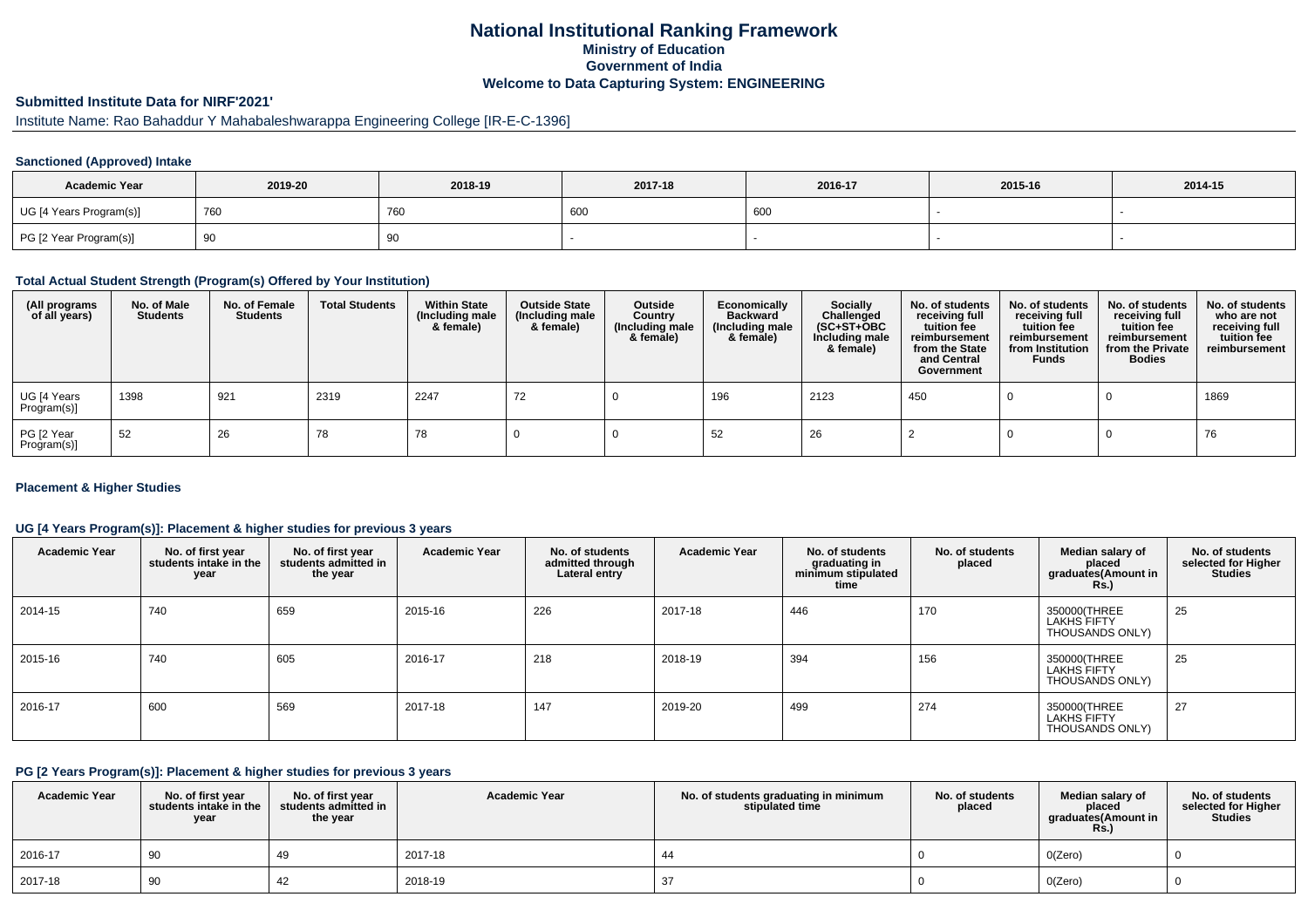| 2019-20<br>2018-19<br>0(Zero)<br>or |
|-------------------------------------|
|-------------------------------------|

#### **Ph.D Student Details**

| Ph.D (Student pursuing doctoral program till 2019-20 Students admitted in the academic year 2020-21 should not be entered here.) |         |                       |         |  |  |  |
|----------------------------------------------------------------------------------------------------------------------------------|---------|-----------------------|---------|--|--|--|
|                                                                                                                                  |         | <b>Total Students</b> |         |  |  |  |
| Full Time                                                                                                                        |         |                       |         |  |  |  |
| Part Time                                                                                                                        |         | 37                    |         |  |  |  |
| No. of Ph.D students graduated (including Integrated Ph.D)                                                                       |         |                       |         |  |  |  |
|                                                                                                                                  | 2019-20 | 2018-19               | 2017-18 |  |  |  |
| Full Time                                                                                                                        |         |                       |         |  |  |  |
| Part Time                                                                                                                        |         |                       |         |  |  |  |

#### **Financial Resources: Utilised Amount for the Capital expenditure for previous 3 years**

| Academic Year                                                                                                                                                                             | 2019-20                                                                                       | 2018-19                                                                                      | 2017-18                                                                                      |  |  |  |  |
|-------------------------------------------------------------------------------------------------------------------------------------------------------------------------------------------|-----------------------------------------------------------------------------------------------|----------------------------------------------------------------------------------------------|----------------------------------------------------------------------------------------------|--|--|--|--|
|                                                                                                                                                                                           | <b>Utilised Amount</b>                                                                        | <b>Utilised Amount</b>                                                                       | <b>Utilised Amount</b>                                                                       |  |  |  |  |
| Annual Capital Expenditure on Academic Activities and Resources (excluding expenditure on buildings)                                                                                      |                                                                                               |                                                                                              |                                                                                              |  |  |  |  |
| Library (Books, Journals and e-Resources only)                                                                                                                                            | 2123221 (TWENTY ONE LAKHS TWENTY THREE<br>THOUSANDS TWO HUNDREDS TWENTY RUPEES ONLY)          | 2278217 (TWENTY TWO LAKHS SEVENTY EIGHT<br>THOUSANDS TWO HUNDREDS SEVENTEEN ONLY)            | 2823203 (TWENTY EIGHT LAKHS TWENTY THREE<br>THOUSANDS TWO HUNDREDS THREE RUPEES ONLY)        |  |  |  |  |
| New Equipment and software for Laboratories                                                                                                                                               | 8881746 (EIGHTY EIGHT LAKHS EIGHTY ONE<br>THOUSANDS SEVEN HUNDREDS FOURTY SIX RUPEES<br>ONLY) | 4225128 (FOURTY TWO LAKHS TWENTY FIVE<br>THOUSANDS ONE HUNDREDS TWENTY EIGHT RUPEES<br>ONLY) | 3987813 (THIRTY NINE LAKHS EIGHTY SEVEN<br>THOUSANDS EIGHT HUNDREDS THIRTEEN RUPEES<br>ONLY) |  |  |  |  |
| <b>Engineering Workshops</b>                                                                                                                                                              | 175000 (ONE LAKHS SEVENTY FIVE THOUSANDS<br>RUPEES ONLY)                                      | 185000 (ONE LAKHS EIGHTY FIVE THOUSANDS RUPEES<br>ONLY)                                      | 165000 (ONE LAKHS SIXTY FIVE THOUSANDS RUPEES<br>ONLY)                                       |  |  |  |  |
| Other expenditure on creation of Capital Assets (For setting up<br>classrooms, seminar hall, conference hall, library, Lab, Engg<br>workshops excluding expenditure on Land and Building) | 8759262 (EIGHTY SEVEN LAKHS FIFTY NINE THOUSANDS<br>TWO HUNDREDS SIXTY TWO RUPESE ONLY)       | 7517045 (SEVENTY FIVE LAKHS SEVENTEEN<br>THOUSANDS FOURTY FIVE RUPESE ONLY)                  | 8746241 (EIGHTY SEVEN LAKHS FOURTY SIX<br>THOUSANDS TWO HUNDREDS FOUTY ONE RUPESE<br>ONLY)   |  |  |  |  |

### **Financial Resources: Utilised Amount for the Operational expenditure for previous 3 years**

| <b>Academic Year</b>                                                                                                                                                                            | 2019-20                                                                                                | 2018-19                                                                                           | 2017-18                                                                                              |  |  |  |
|-------------------------------------------------------------------------------------------------------------------------------------------------------------------------------------------------|--------------------------------------------------------------------------------------------------------|---------------------------------------------------------------------------------------------------|------------------------------------------------------------------------------------------------------|--|--|--|
|                                                                                                                                                                                                 | <b>Utilised Amount</b>                                                                                 | <b>Utilised Amount</b>                                                                            | <b>Utilised Amount</b>                                                                               |  |  |  |
| <b>Annual Operational Expenditure</b>                                                                                                                                                           |                                                                                                        |                                                                                                   |                                                                                                      |  |  |  |
| Salaries (Teaching and Non Teaching staff)                                                                                                                                                      | 129562982 (TWELVE CRORE NINTY FIVE LAKHS SIXTY<br>TWO THOUSAND NINE HUNDREDS EIGHTY TWO<br>RUPEESONLY) | 128157804 (TWELVE CRORE EIGHTY ONE RUPEESLAKHS<br>FIFTY SEVEN THOUSAND EIGHT HUNDREDS FOUR ONLY)  | 128468742 (TWELVE CRORE EIGHTY FOUR LAKHS SIXTY<br>EIGHT THOUSAND SEVEN HUNDREDS FOURTY TWO<br>ONLY) |  |  |  |
| Maintenance of Academic Infrastructure or consumables and<br>other running expenditures (excluding maintenance of hostels<br>and allied services, rent of the building, depreciation cost, etc) | 46606034 (FOUR CRORE SIXTY SIX LAKHS SIX<br>THOUSAND THIRTY FOUR RUPEES ONLY)                          | 14503364 (ONE CRORE FOURTY FIVE LAKHS THREE<br>THOUSAND THREE HUNDREDS SIXTY FOUR RUPEES<br>ONLY) | 21722162 (TWO CRORE SEVENTEEN LAKHS TWENTY<br>TWO THOUSAND ONE HUNDREDS SIXTY TWO RUPEES<br>ONLY)    |  |  |  |
| Seminars/Conferences/Workshops                                                                                                                                                                  | 390527 (THREE LAKHS NINTY THOUSAND FIVE<br>HUNDREDS TWENTY SEVEN RUPEES ONLY)                          | 563767 (FIVE LAKHS SIXTY THREE THOUSAND SEVEN<br>HUNDRÈDS SIXTY SEVEN RUPEES ONLY)                | 663569 (SIX LAKHS SIXTY THREE THOUSAND FIVE<br>HUNDREDS SIXTY NINE RUPEES ONLY)                      |  |  |  |

**IPR**

| Colo<br>:מו זפ<br>Calendal<br>- | 2019 | 2018 | 2017 |
|---------------------------------|------|------|------|
|---------------------------------|------|------|------|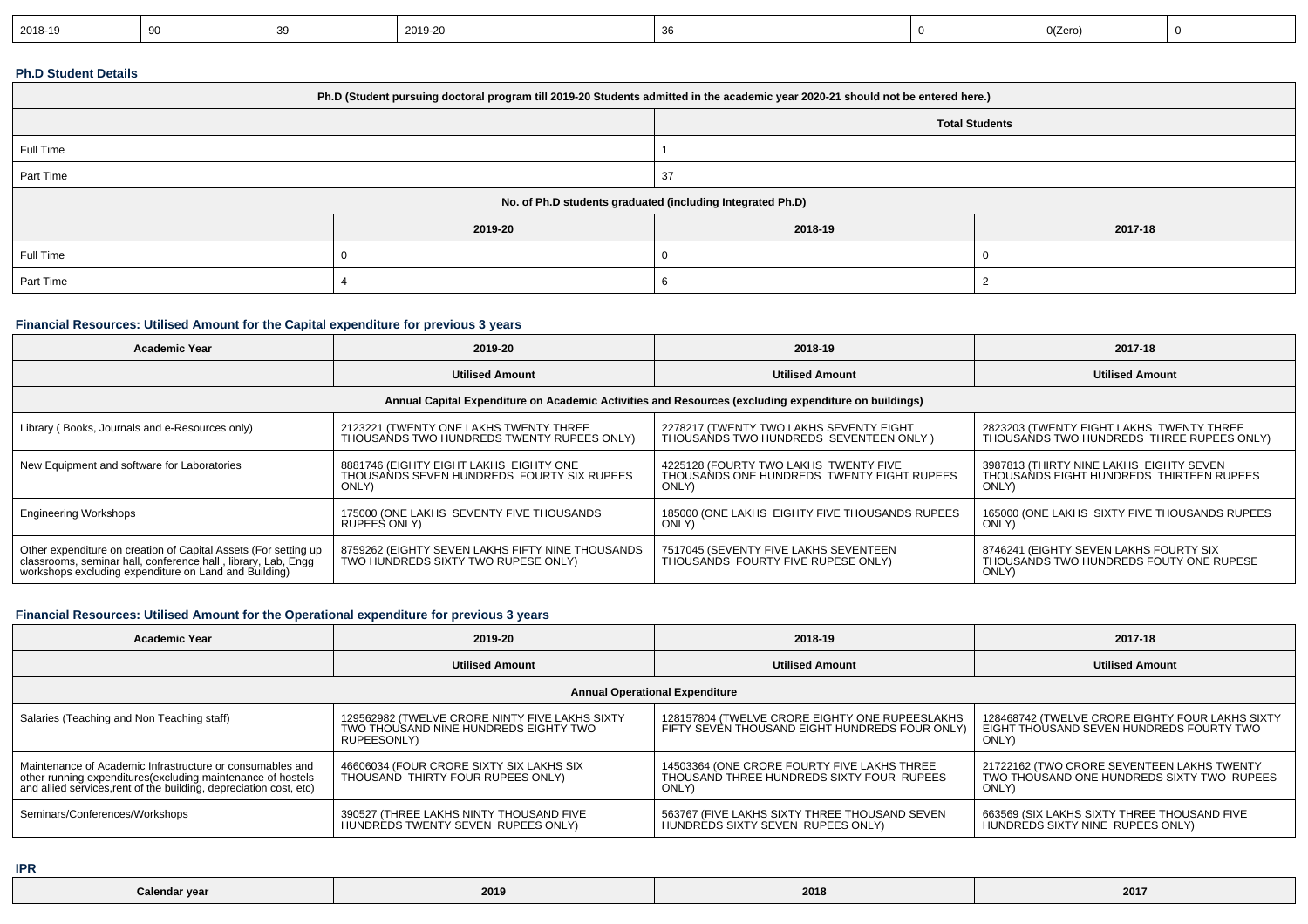| No. of Patents Published |  |  |
|--------------------------|--|--|
| No. of Patents Granted   |  |  |

### **Sponsored Research Details**

| <b>Financial Year</b>                    | 2019-20                                              | 2018-19                             | 2017-18                    |
|------------------------------------------|------------------------------------------------------|-------------------------------------|----------------------------|
| Total no. of Sponsored Projects          |                                                      |                                     |                            |
| Total no. of Funding Agencies            |                                                      |                                     |                            |
| Total Amount Received (Amount in Rupees) | 1275500                                              | 29500                               | 1030000                    |
| Amount Received in Words                 | TWELVE LAKHS SEVENTY FIVE THOUSANDS FIVE<br>HUNDREDS | TWENTY NINE THOUSANDS FIVE HUNDREDS | TEN LAKHS THIRTY THOUSANDS |

### **Consultancy Project Details**

| <b>Financial Year</b>                    | 2019-20                                                | 2018-19                                                      | 2017-18                                                    |
|------------------------------------------|--------------------------------------------------------|--------------------------------------------------------------|------------------------------------------------------------|
| Total no. of Consultancy Projects        | 223                                                    | 317                                                          | 162                                                        |
| Total no. of Client Organizations        |                                                        |                                                              | 18                                                         |
| Total Amount Received (Amount in Rupees) | 1125336                                                | 1118234                                                      | 3033406                                                    |
| Amount Received in Words                 | Elven lakhs Twenty five thousand three thirty six only | Elven lakhs eighteen thousands two hundreds thirty four only | thirty lakhs thirty three thousands four hundreds six only |

# **PCS Facilities: Facilities of physically challenged students**

| 1. Do your institution buildings have Lifts/Ramps?                                                                                                        | Yes, more than 80% of the buildings |
|-----------------------------------------------------------------------------------------------------------------------------------------------------------|-------------------------------------|
| 2. Do your institution have provision for walking aids, includingwheelchairs and transportation from one building to another for<br>handicapped students? | Yes                                 |
| 3. Do your institution buildings have specially designed toilets for handicapped students?                                                                | Not available                       |

# **Faculty Details**

| Srno           | Name            | Age | Designation            | Gender | Qualification | <b>Experience (In</b><br>Months) | <b>Is Associated</b><br><b>Last Year</b> | <b>Currently</b><br>working with<br>institution? | <b>Joining Date</b> | <b>Leaving Date</b>      | <b>Association type</b> |
|----------------|-----------------|-----|------------------------|--------|---------------|----------------------------------|------------------------------------------|--------------------------------------------------|---------------------|--------------------------|-------------------------|
|                | Ravikumar H M   | 32  | Assistant<br>Professor | Male   | M.Tech        | 6                                | Yes                                      | Yes                                              | 10-04-2017          | $\sim$                   | Regular                 |
| $\overline{2}$ | Dr S Kotresh    | 45  | Professor              | Male   | Ph.D          | 22                               | Yes                                      | Yes                                              | 20-02-2006          | $\sim$                   | Regular                 |
| 3              | U Shantha Kumar | 32  | Assistant<br>Professor | Male   | M.Tech        | 8                                | Yes                                      | Yes                                              | 09-01-2013          | $\sim$                   | Regular                 |
| -4             | Diwakar B       | 29  | Assistant<br>Professor | Male   | M.Tech        |                                  | Yes                                      | Yes                                              | 01-08-2018          | $\sim$                   | Regular                 |
| 5              | Shivakumar I    | 27  | Assistant<br>Professor | Male   | M.Tech        | 3                                | Yes                                      | Yes                                              | 01-08-2018          | $\sim$                   | Regular                 |
| 6              | Rajashekar K    | 32  | Assistant<br>Professor | Male   | M.Tech        | 9                                | Yes                                      | Yes                                              | 02-08-2014          | $\overline{\phantom{a}}$ | Regular                 |
| $\overline{7}$ | Shashidhar R    | 34  | Assistant<br>Professor | Male   | M.Tech        | -8                               | Yes                                      | Yes                                              | 17-05-2017          | $\sim$                   | Regular                 |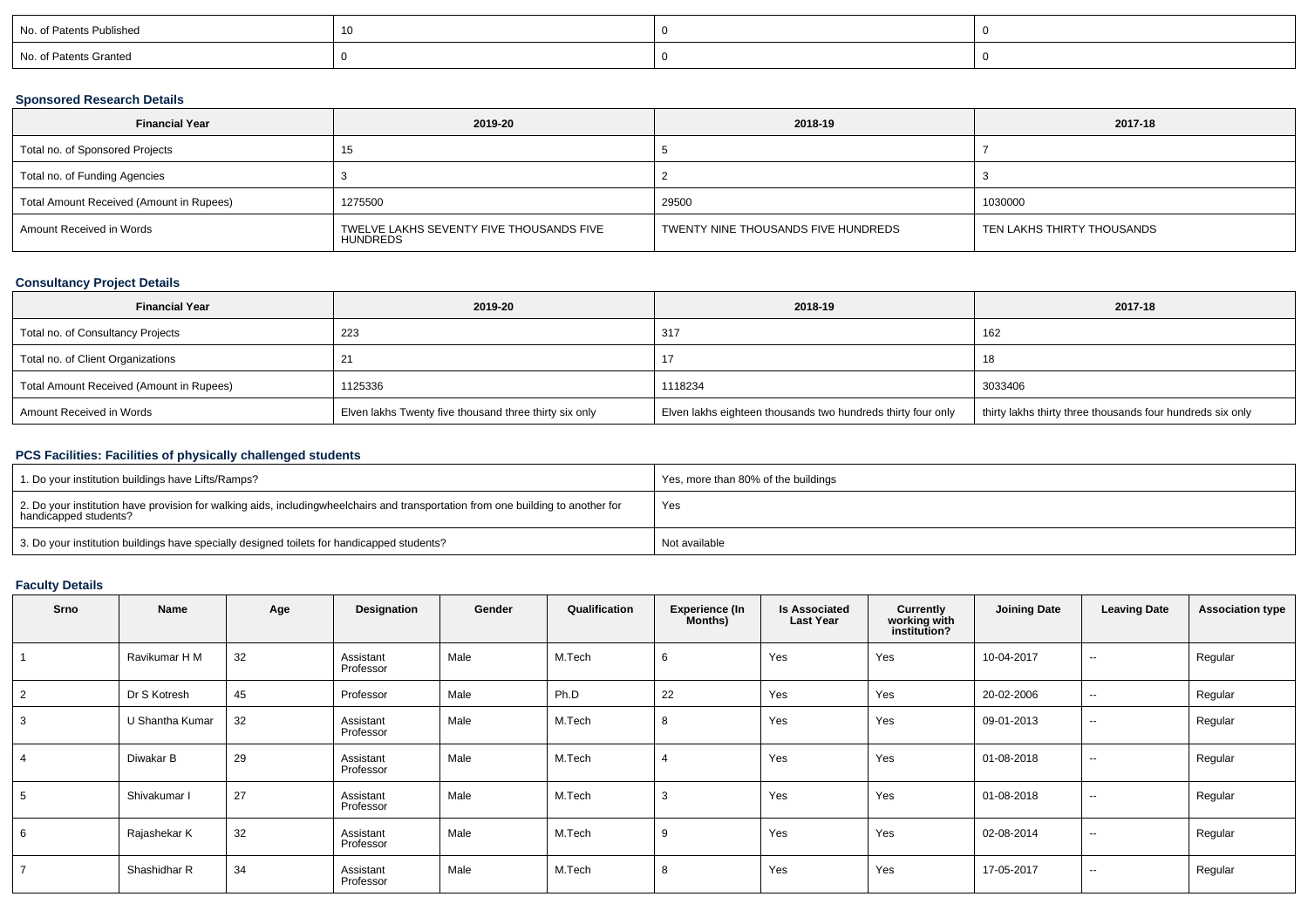| 8  | Deepa B                          | 32 | Assistant<br>Professor                              | Female | M.Tech | 8              | Yes | Yes | 01-08-2014 | $\overline{\phantom{a}}$ | Regular |
|----|----------------------------------|----|-----------------------------------------------------|--------|--------|----------------|-----|-----|------------|--------------------------|---------|
| 9  | Lingana gouda R                  | 36 | Assistant<br>Professor                              | Male   | M.Tech | 9              | Yes | Yes | 22-08-2012 | $\overline{\phantom{a}}$ | Regular |
| 10 | Vinay Kumar<br>Havinal           | 35 | Assistant<br>Professor                              | Male   | M.Tech | 9              | Yes | Yes | 26-06-2012 | $\overline{\phantom{a}}$ | Regular |
| 11 | Elia Sundaram H<br>м             | 40 | Assistant<br>Professor                              | Male   | M.Tech | 15             | Yes | Yes | 10-01-2018 | $\overline{\phantom{a}}$ | Regular |
| 12 | Aladalli<br>Sharanabasappa       | 34 | Assistant<br>Professor                              | Male   | M.Tech | 10             | Yes | Yes | 16-08-2012 | $\overline{\phantom{a}}$ | Regular |
| 13 | Kumuda B                         | 34 | Assistant<br>Professor                              | Female | M.Tech | 8              | Yes | Yes | 16-08-2012 | $\overline{\phantom{a}}$ | Regular |
| 14 | Gayathri J                       | 34 | Assistant<br>Professor                              | Female | M.Tech | 8              | Yes | Yes | 01-08-2012 | $\overline{\phantom{a}}$ | Regular |
| 15 | Amrutha G E                      | 26 | Assistant<br>Professor                              | Female | M.Tech | $\overline{4}$ | Yes | Yes | 08-09-2017 | $\overline{\phantom{a}}$ | Regular |
| 16 | Dr U M Netravati                 | 46 | Professor                                           | Female | Ph.D   | 22             | Yes | Yes | 15-05-2017 | $\overline{\phantom{a}}$ | Regular |
| 17 | K Raghavendra<br>Prasad          | 52 | Associate<br>Professor                              | Male   | M.Tech | 32             | Yes | Yes | 18-04-2001 | $\sim$                   | Regular |
| 18 | Shambulingana<br>gouda           | 39 | Assistant<br>Professor                              | Male   | M.Tech | 13             | Yes | Yes | 27-08-2007 | $\sim$                   | Regular |
| 19 | Hanumantha<br>Reddy              | 31 | Assistant<br>Professor                              | Male   | M.Tech | 8              | Yes | Yes | 08-08-2014 | $\sim$                   | Regular |
| 20 | Hanumantha rao<br>Ambedkar       | 52 | Assistant<br>Professor                              | Male   | M.Tech | 22             | Yes | Yes | 10-08-2006 | $\sim$                   | Regular |
| 21 | Anusuya Patil                    | 52 | Assistant<br>Professor                              | Female | M.Tech | 26             | Yes | Yes | 24-10-1994 | $\sim$                   | Regular |
| 22 | Gururaj K K                      | 45 | Assistant<br>Professor                              | Male   | M.Tech | 22             | Yes | Yes | 02-07-1999 | $\overline{\phantom{a}}$ | Regular |
| 23 | Dr B<br>Doddabasavana<br>Goud    | 53 | Professor                                           | Male   | Ph.D   | 36             | Yes | Yes | 19-09-1991 | $\sim$                   | Regular |
| 24 | Dr S B<br>Shivakumar             | 60 | Professor                                           | Male   | Ph.D   | 36             | Yes | No  | 10-02-2018 | 31-07-2020               | Regular |
| 25 | Navya Shree<br>Rokade M          | 26 | Assistant<br>Professor                              | Female | M.Tech | $\overline{2}$ | Yes | No  | 01-08-2018 | 30-06-2020               | Regular |
| 26 | Dr Kori Nagaraj                  | 53 | Professor                                           | Male   | Ph.D   | 335            | Yes | Yes | 01-09-1992 | $\ddotsc$                | Regular |
| 27 | Dr K Veeresh                     | 59 | Dean / Principal /<br>Director / Vice<br>Chancellor | Male   | Ph.D   | 420            | Yes | Yes | 15-07-1985 | $\sim$                   | Regular |
| 28 | Dr Hiregoudar<br>Yerrennagoudaru | 55 | Professor                                           | Male   | Ph.D   | 335            | Yes | Yes | 01-09-1992 | $\sim$                   | Regular |
| 29 | Dr C Thotappa                    | 50 | Professor                                           | Male   | Ph.D   | 339            | Yes | Yes | 08-04-2013 | $\overline{\phantom{a}}$ | Regular |
| 30 | Dr G Jagannath<br>Reddy          | 56 | Professor                                           | Male   | Ph.D   | 341            | Yes | Yes | 15-02-1992 | $\sim$                   | Regular |
| 31 | Dr Shiva Kumar<br>Modi           | 57 | Professor                                           | Male   | Ph.D   | 335            | Yes | Yes | 01-09-1992 | $\overline{\phantom{a}}$ | Regular |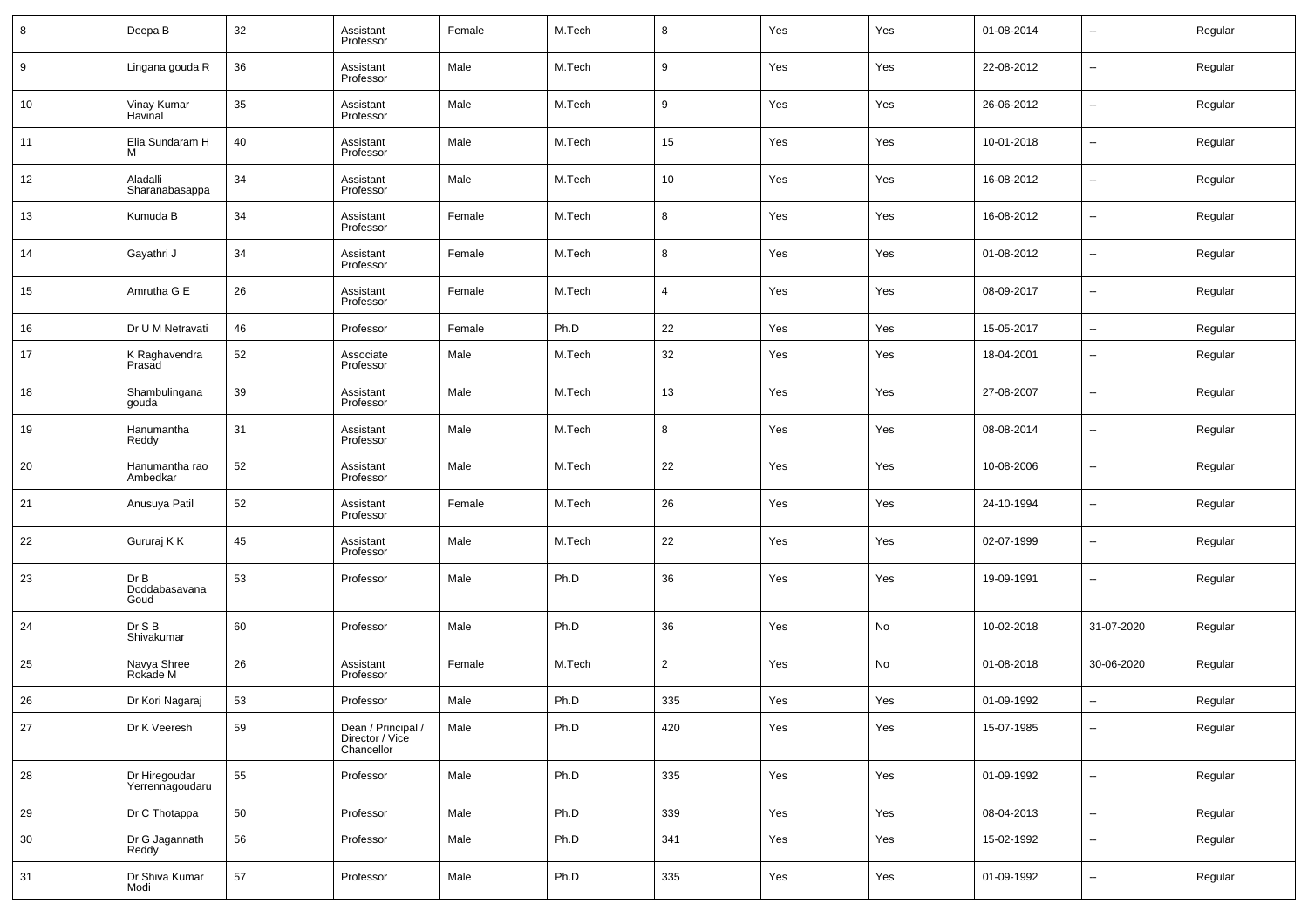| 32 | Dr S P Jagadish               | 44 | Associate<br>Professor | Male | Ph.D   | 119 | Yes | Yes | 01-09-2010 | н.                       | Regular |
|----|-------------------------------|----|------------------------|------|--------|-----|-----|-----|------------|--------------------------|---------|
| 33 | Dr K Manjunath                | 38 | Associate<br>Professor | Male | Ph.D   | 120 | Yes | Yes | 02-08-2010 | н.                       | Regular |
| 34 | Dr<br>Veerabhadrappa<br>Algur | 38 | Associate<br>Professor | Male | Ph.D   | 120 | Yes | Yes | 02-08-2010 | −−                       | Regular |
| 35 | M R Indhudar                  | 53 | Assistant<br>Professor | Male | M.E.   | 365 | Yes | Yes | 12-02-1990 | ÷.                       | Regular |
| 36 | Shivamanappa G<br>Desai       | 57 | Assistant<br>Professor | Male | M.E.   | 375 | Yes | Yes | 14-12-1998 | $\overline{\phantom{a}}$ | Regular |
| 37 | A M Shivaprakash<br>Swamy     | 53 | Assistant<br>Professor | Male | M.E.   | 312 | Yes | Yes | 01-09-1994 | ÷.                       | Regular |
| 38 | Dhadin Ramesh                 | 53 | Assistant<br>Professor | Male | M.E.   | 273 | Yes | Yes | 10-11-1997 | $\overline{\phantom{a}}$ | Regular |
| 39 | M Balaji                      | 48 | Assistant<br>Professor | Male | M.Tech | 241 | Yes | Yes | 05-10-2001 | ÷.                       | Regular |
| 40 | Kotresh Sardar                | 47 | Assistant<br>Professor | Male | M.Tech | 227 | Yes | Yes | 01-09-2004 | $\overline{\phantom{a}}$ | Regular |
| 41 | A Swamynath                   | 59 | Assistant<br>Professor | Male | M.E.   | 153 | Yes | No  | 26-08-2005 | 05-08-2020               | Regular |
| 42 | P K Pavan Kumar               | 38 | Assistant<br>Professor | Male | M.Tech | 172 | Yes | Yes | 02-08-2010 | ÷.                       | Regular |
| 43 | K Suresh Kumar                | 34 | Assistant<br>Professor | Male | M.Tech | 113 | Yes | Yes | 24-02-2011 | ÷.                       | Regular |
| 44 | Y Mallikarjuna                | 37 | Assistant<br>Professor | Male | M.Tech | 147 | Yes | Yes | 25-07-2011 | ÷.                       | Regular |
| 45 | K G Prakash                   | 36 | Assistant<br>Professor | Male | M.Tech | 126 | Yes | Yes | 10-02-2012 | ÷.                       | Regular |
| 46 | V Balaraj                     | 36 | Assistant<br>Professor | Male | M.Tech | 101 | Yes | Yes | 10-02-2012 | ÷.                       | Regular |
| 47 | <b>B G Chandru</b>            | 33 | Assistant<br>Professor | Male | M.Tech | 98  | Yes | Yes | 01-10-2012 | ÷.                       | Regular |
| 48 | Deepak C                      | 38 | Assistant<br>Professor | Male | M.Tech | 81  | Yes | Yes | 22-10-2013 | ÷.                       | Regular |
| 49 | Lakshman Naik T<br>ĸ          | 36 | Assistant<br>Professor | Male | M.Tech | 96  | Yes | Yes | 20-07-2012 | н.                       | Regular |
| 50 | R H M Somanath<br>Swamy       | 33 | Assistant<br>Professor | Male | M.Tech | 102 | Yes | Yes | 17-12-2012 |                          | Regular |
| 51 | Swamy N                       | 31 | Assistant<br>Professor | Male | M.Tech | 88  | Yes | Yes | 01-08-2013 | щ.                       | Regular |
| 52 | G Manjunath<br>Swamy          | 31 | Assistant<br>Professor | Male | M.Tech | 88  | Yes | Yes | 01-08-2013 | щ.                       | Regular |
| 53 | Mahesh G                      | 36 | Assistant<br>Professor | Male | M.Tech | 91  | Yes | Yes | 05-08-2013 | н.                       | Regular |
| 54 | Achutananda K B               | 36 | Assistant<br>Professor | Male | M.Tech | 135 | Yes | Yes | 12-09-2013 | щ.                       | Regular |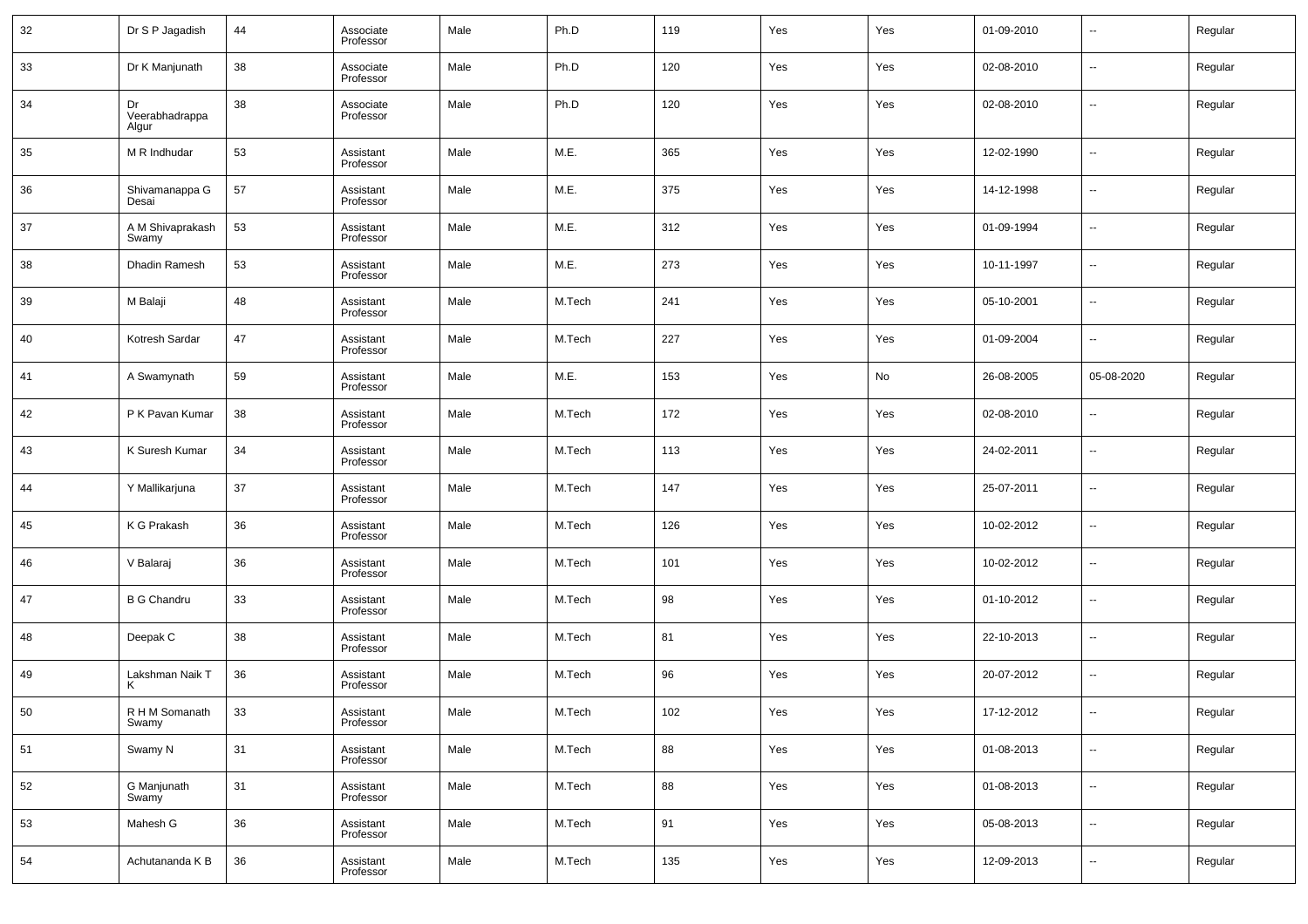| 55  | H M Naveen                       | 33 | Assistant<br>Professor | Male   | M.Tech     | 72  | Yes | Yes | 04-08-2014 | $\overline{\phantom{a}}$ | Regular                |
|-----|----------------------------------|----|------------------------|--------|------------|-----|-----|-----|------------|--------------------------|------------------------|
| 56  | B Basava Prakash                 | 45 | Assistant<br>Professor | Male   | M.Tech     | 192 | Yes | Yes | 02-08-2014 | $\overline{\phantom{a}}$ | Regular                |
| 57  | Manjunath K B                    | 36 | Assistant<br>Professor | Male   | M.Tech     | 83  | Yes | Yes | 26-09-2014 | $\overline{\phantom{a}}$ | Regular                |
| 58  | K C Mahendra                     | 32 | Assistant<br>Professor | Male   | M.Tech     | 72  | Yes | Yes | 08-08-2014 | $\overline{\phantom{a}}$ | Regular                |
| 59  | Virupaksha Gouda<br>н            | 32 | Assistant<br>Professor | Male   | M.Tech     | 101 | Yes | Yes | 23-02-2015 | $\overline{\phantom{a}}$ | Regular                |
| 60  | Dr Chandragowda                  | 42 | Assistant<br>Professor | Male   | Ph.D       | 67  | Yes | No  | 20-01-2009 | 04-09-2019               | Regular                |
| 61  | Vittal Rao Chavan                | 37 | Assistant<br>Professor | Male   | M.Tech     | 72  | No  | No  | 25-07-2011 | 30-06-2018               | Regular                |
| 62  | Vaddin Chetan                    | 29 | Assistant<br>Professor | Male   | M.Tech     | 72  | Yes | Yes | 01-08-2014 | $\overline{\phantom{a}}$ | Regular                |
| 63  | Dr B Sreepathi                   | 45 | Professor              | Male   | Ph.D       | 241 | Yes | Yes | 04-06-2001 | $\overline{\phantom{a}}$ | Regular                |
| 64  | H M MAHANTESH                    | 35 | Assistant<br>Professor | Male   | M.Tech     | 126 | Yes | Yes | 03-08-2010 | $\overline{\phantom{a}}$ | Regular                |
| 65  | PRUTHVI H M                      | 32 | Assistant<br>Professor | Female | M.Tech     | 89  | Yes | Yes | 16-08-2012 | $\overline{\phantom{a}}$ | Regular                |
| 66  | <b>B P SHEELA</b>                | 37 | Assistant<br>Professor | Female | M.Tech     | 144 | Yes | Yes | 08-01-2008 | $\overline{\phantom{a}}$ | Regular                |
| 67  | NAGARAJA<br><b>GOWDA H</b>       | 36 | Assistant<br>Professor | Male   | M.Tech     | 120 | Yes | Yes | 08-03-2011 | $\overline{\phantom{a}}$ | Regular                |
| 68  | Pushpa B M                       | 24 | Assistant<br>Professor | Female | M.A        | 17  | Yes | Yes | 11-02-2020 | $\overline{\phantom{a}}$ | Adhoc /<br>Contractual |
| 69  | SANTHAMMA                        | 30 | Assistant<br>Professor | Female | M.Tech     | 72  | Yes | Yes | 01-08-2015 | $\overline{\phantom{a}}$ | Regular                |
| 70  | SOWMYA A                         | 29 | Assistant<br>Professor | Female | M.Tech     | 3   | Yes | Yes | 11-02-2020 | $\overline{\phantom{a}}$ | Adhoc /<br>Contractual |
| 71  | ΑT<br>SATHYANARAYA<br>NA REDDY   | 46 | Assistant<br>Professor | Male   | <b>MCA</b> | 216 | Yes | Yes | 04-09-2002 | $\overline{\phantom{a}}$ | Regular                |
| 72  | K S VINAYA<br><b>KUMAR</b>       | 29 | Assistant<br>Professor | Male   | M.Tech     | 23  | Yes | Yes | 26-08-2019 | $\overline{\phantom{a}}$ | Adhoc /<br>Contractual |
| -73 | ANANDA<br>THIPPERUDRA            | 34 | Assistant<br>Professor | Male   | M.Sc(Phy)  | 108 | Yes | Yes | 28-08-2012 | $\overline{\phantom{a}}$ | Regular                |
| 74  | Dr<br><b>NAGABHUSHANA</b><br>N M | 44 | Assistant<br>Professor | Male   | Ph.D       | 156 | Yes | Yes | 23-08-2016 | $\overline{\phantom{a}}$ | Regular                |
| 75  | DR NAGARAJA N                    | 53 | Professor              | Male   | Ph.D       | 312 | Yes | Yes | 23-01-2018 | $\overline{\phantom{a}}$ | Regular                |
| 76  | BHAGYA K R                       | 34 | Assistant<br>Professor | Female | M.Sc(Phy)  | 120 | Yes | Yes | 08-01-2009 | $\overline{\phantom{a}}$ | Regular                |
| 77  | Dr JEEVARGI<br>PHAKIRAPPA        | 57 | Professor              | Male   | Ph.D       | 384 | Yes | Yes | 24-02-1988 | $\overline{\phantom{a}}$ | Regular                |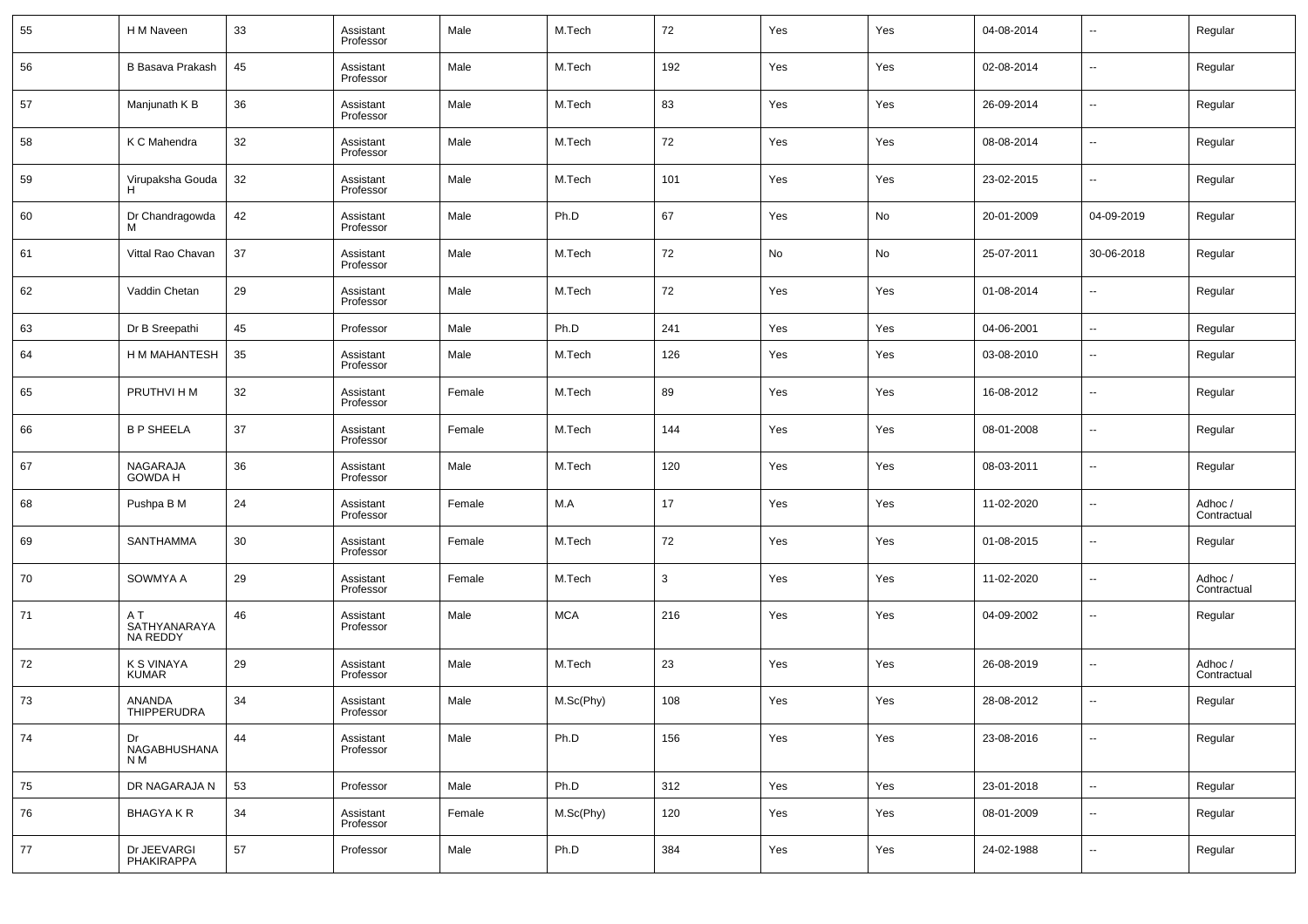| Dr SUMANGALA<br><b>BURADDY</b> | 39 | Associate<br>Professor | Female | Ph.D             | 66  | Yes | Yes | 23-07-2015 | ⊷                        | Regular |
|--------------------------------|----|------------------------|--------|------------------|-----|-----|-----|------------|--------------------------|---------|
| Dr VEERESH<br>BANAVIKAL        | 52 | Assistant<br>Professor | Male   | Ph.D             | 291 | Yes | Yes | 06-04-1996 | $\overline{\phantom{a}}$ | Regular |
| Dr PINJAARI<br>SHAIK SHAVALI   | 48 | Assistant<br>Professor | Male   | Ph.D             | 173 | Yes | Yes | 22-02-2006 | ⊷                        | Regular |
| Dr RANI SHRUTI                 | 34 | Assistant<br>Professor | Female | Ph.D             | 96  | Yes | Yes | 27-07-2012 | $\overline{\phantom{a}}$ | Regular |
| KUNCHAGI<br>SANGAMESHWA<br>R   | 47 | Assistant<br>Professor | Male   | MSc(Mathematics) | 271 | Yes | Yes | 08-12-1997 | ⊷                        | Regular |
| <b>ACHALLI</b><br>SIVAMMA      | 37 | Assistant<br>Professor | Female | MSc(Mathematics) | 155 | Yes | Yes | 13-08-2007 | --                       | Regular |
| PRABHAKARA<br>METI             | 34 | Assistant<br>Professor | Male   | MSc(Mathematics) | 107 | Yes | Yes | 12-08-2011 | --                       | Regular |
| <b>G M AMBIKA</b>              | 31 | Assistant<br>Professor | Female | MSc(Mathematics) | 71  | Yes | Yes | 01-08-2014 | --                       | Regular |
| <b>HIREMATH</b><br>MANJUNATH   | 48 | Assistant<br>Professor | Male   | MSc(Mathematics) | 300 | Yes | Yes | 01-07-1995 | --                       | Regular |
| Dr Savita Sonoli               | 49 | Professor              | Female | Ph.D             | 288 | Yes | Yes | 04-04-2013 | -−                       | Regular |
| Dr Prabhavathi S               | 48 | Professor              | Female | Ph.D             | 288 | Yes | Yes | 22-10-1996 | ⊷                        | Regular |
| Mr Dalal<br>Shivakumar         | 50 | Assistant<br>Professor | Male   | M.E.             | 288 | Yes | Yes | 02-09-1996 | $\overline{\phantom{a}}$ | Regular |
| Mrs Rakhee Patil               | 46 | Assistant<br>Professor | Female | M.E.             | 278 | Yes | Yes | 20-10-1995 | ⊷                        | Regular |
| Mr H<br>Surendranath           | 47 | Assistant<br>Professor | Male   | M.Tech           | 276 | Yes | Yes | 21-08-2006 | $\overline{\phantom{a}}$ | Regular |
| Mr Khaja<br>Moinuddin          | 45 | Assistant<br>Professor | Male   | M.Tech           | 192 | Yes | Yes | 08-02-2010 | ⊶.                       | Regular |
| Mrs Suvarna S<br>Patil         | 43 | Assistant<br>Professor | Female | M.Tech           | 204 | Yes | Yes | 02-08-2010 | ⊷                        | Regular |
| Mrs Girija Vani G              | 42 | Assistant<br>Professor | Female | M.Tech           | 204 | Yes | Yes | 06-12-2000 | ⊶.                       | Regular |
| Mrs Chinna V<br>Gowdar         | 42 | Assistant<br>Professor | Female | M.Tech           | 174 | Yes | Yes | 01-08-2008 | ⊷                        | Regular |
| Mr K Phanindra<br>Reddy        | 36 | Assistant<br>Professor | Male   | M.Tech           | 178 | Yes | Yes | 15-02-2006 | ⊷                        | Regular |
| Mr Shridhar S<br>Bilagi        | 39 | Assistant<br>Professor | Male   | M.Tech           | 108 | Yes | Yes | 22-01-2009 | $\sim$                   | Regular |
| Mr Lokesh K S                  | 39 | Assistant<br>Professor | Male   | M.Tech           | 150 | Yes | Yes | 19-02-2011 | ⊷                        | Regular |
| Mrs A Anitha                   | 35 | Assistant<br>Professor | Female | M.Tech           | 101 | Yes | Yes | 01-07-2012 | $\sim$                   | Regular |
| Mr Vinay A                     | 36 | Assistant<br>Professor | Male   | M.Tech           | 114 | Yes | Yes | 18-07-2011 | ⊷                        | Regular |
| Mr Sharanagouda<br>V Patil     | 33 | Assistant<br>Professor | Male   | M.Tech           | 100 | Yes | Yes | 16-08-2012 | ⊶.                       | Regular |
|                                |    |                        |        |                  |     |     |     |            |                          |         |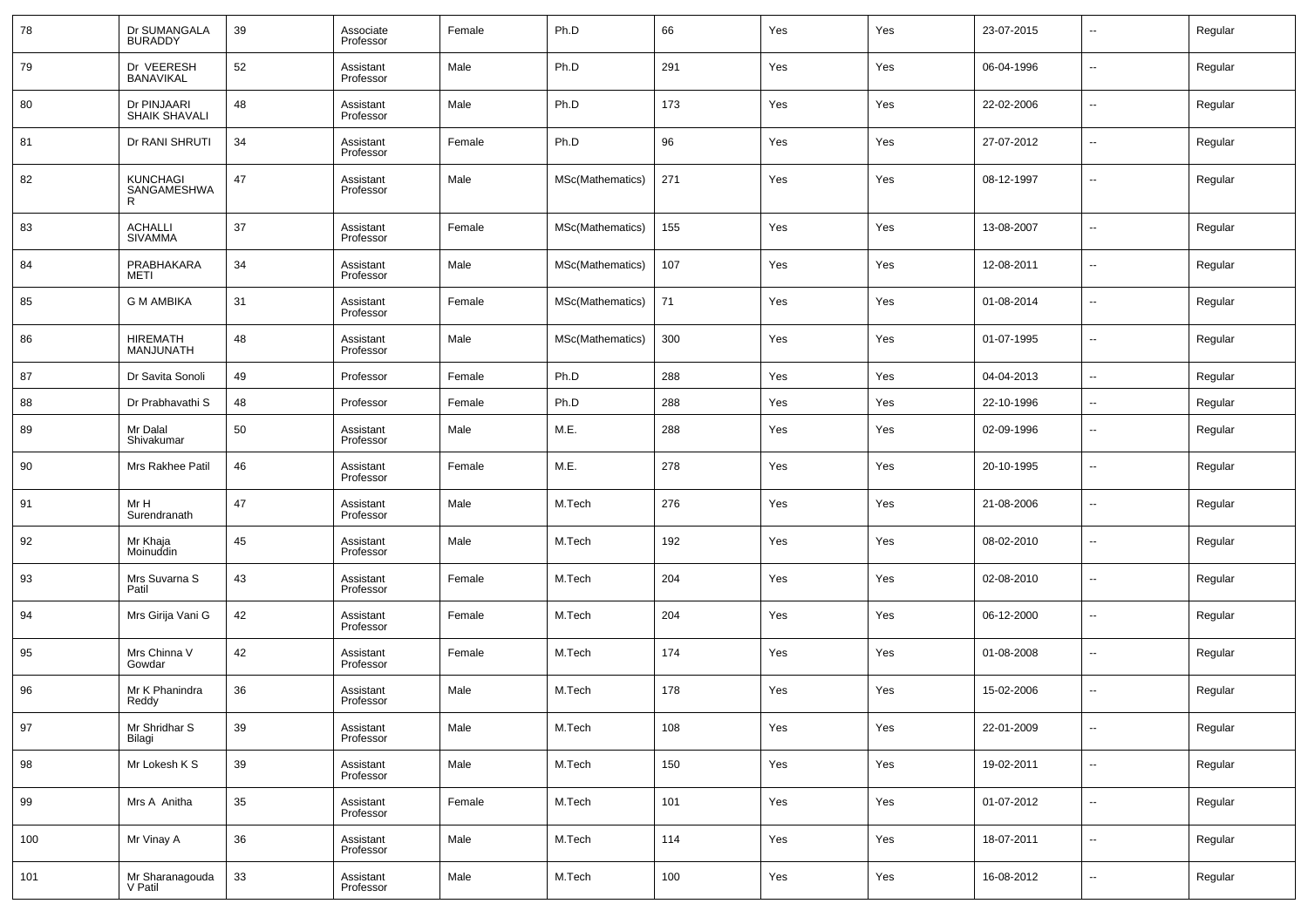| 102 | Mr M Md Zakirulla                                                           | 47 | Assistant<br>Professor | Male   | M.Tech | 120 | Yes | Yes | 04-08-2010 | $\sim$                   | Regular |
|-----|-----------------------------------------------------------------------------|----|------------------------|--------|--------|-----|-----|-----|------------|--------------------------|---------|
| 103 | Mr Sudharshan<br>Banakar                                                    | 32 | Assistant<br>Professor | Male   | M.Tech | 98  | Yes | Yes | 10-10-2012 | $\sim$                   | Regular |
| 104 | Mr Prashanth<br>Keni                                                        | 36 | Assistant<br>Professor | Male   | M.Tech | 89  | Yes | Yes | 04-08-2013 | $\sim$                   | Regular |
| 105 | Mr<br>SharanaBasavaraj<br>В                                                 | 32 | Assistant<br>Professor | Male   | M.Tech | 89  | Yes | Yes | 08-08-2013 | $\sim$                   | Regular |
| 106 | Mrs Ashwini K                                                               | 33 | Assistant<br>Professor | Female | M.Tech | 89  | Yes | Yes | 02-08-2013 | $\overline{\phantom{a}}$ | Regular |
| 107 | Mrs Vani H                                                                  | 29 | Assistant<br>Professor | Female | M.Tech | 76  | Yes | Yes | 01-08-2014 | $\sim$                   | Regular |
| 108 | Mr N Srikanth                                                               | 36 | Assistant<br>Professor | Male   | M.Tech | 130 | Yes | Yes | 01-02-2010 | $\overline{\phantom{a}}$ | Regular |
| 109 | Ms Rohini H M                                                               | 31 | Assistant<br>Professor | Female | M.Tech | 88  | Yes | Yes | 01-08-2014 | $\sim$                   | Regular |
| 110 | Mr Santosh Mugali                                                           | 31 | Assistant<br>Professor | Male   | M.Tech | 88  | Yes | Yes | 01-08-2014 | $\sim$                   | Regular |
| 111 | Mrs Manasa K C                                                              | 29 | Assistant<br>Professor | Female | M.Tech | 60  | Yes | Yes | 05-02-2016 | $\sim$                   | Regular |
| 112 | Mr<br>Channaveerana<br>Gouda                                                | 29 | Assistant<br>Professor | Male   | M.Tech | 64  | Yes | Yes | 01-08-2018 | $\sim$                   | Regular |
| 113 | Mrs AshaBharathi                                                            | 45 | Assistant<br>Professor | Female | M.Tech | 264 | Yes | Yes | 02-08-1999 | ш.                       | Regular |
| 114 | Dr HIREMATH<br>SURESH BABU                                                  | 58 | Professor              | Male   | Ph.D   | 366 | Yes | Yes | 02-02-1987 | ш.                       | Regular |
| 115 | Dr<br>NARAGANAHALLI<br><b>KOTTURESHWA</b><br><b>RA</b><br>MURIGENDRAPP<br>А | 54 | Professor              | Male   | Ph.D   | 252 | Yes | Yes | 01-04-1997 | --                       | Regular |
| 116 | MAREGOUD<br><b>JAYASHREE</b>                                                | 51 | Assistant<br>Professor | Female | M.Sc.  | 168 | Yes | Yes | 06-12-1997 | $\sim$                   | Regular |
| 117 | Dr H Girisha                                                                | 50 | Professor              | Male   | Ph.D   | 264 | Yes | Yes | 04-06-2001 | $\sim$                   | Regular |
| 118 | Dr<br>VEERAGANGAD<br>HARA SWAMY<br>TM                                       | 47 | Professor              | Male   | Ph.D   | 276 | Yes | Yes | 01-06-2017 | --                       | Regular |
| 119 | Dr ANURADHA S<br>G                                                          | 36 | Associate<br>Professor | Female | Ph.D   | 144 | Yes | Yes | 01-02-2007 | $\overline{\phantom{a}}$ | Regular |
| 120 | Dr SAI MADHAVI<br>D                                                         | 46 | Associate<br>Professor | Female | Ph.D   | 257 | Yes | Yes | 01-03-1998 | $\overline{\phantom{a}}$ | Regular |
| 121 | NAGAVENI<br>BIRADAR B                                                       | 46 | Assistant<br>Professor | Female | M.Tech | 240 | Yes | Yes | 09-09-2003 | $\overline{\phantom{a}}$ | Regular |
| 122 | Dr SAPNA B<br>KULKARNI                                                      | 45 | Associate<br>Professor | Female | Ph.D   | 252 | Yes | Yes | 01-04-2014 | $\overline{\phantom{a}}$ | Regular |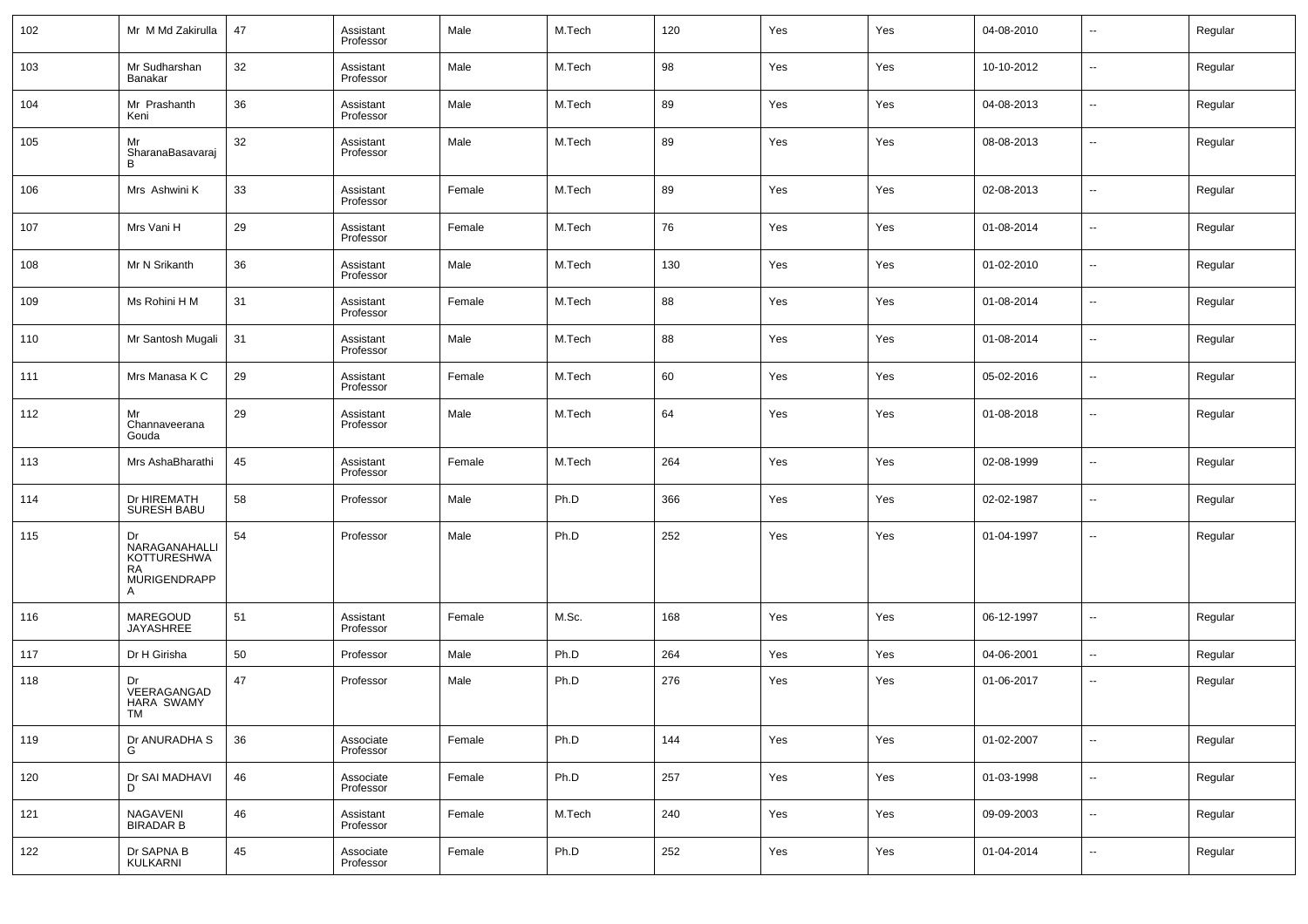| 123 | KAVITHA JULIET                      | 43 | Assistant<br>Professor | Female | M.Tech | 215          | Yes | Yes | 09-10-2001 | $\overline{\phantom{a}}$ | Regular |
|-----|-------------------------------------|----|------------------------|--------|--------|--------------|-----|-----|------------|--------------------------|---------|
| 124 | D V SWETHA<br>RAMANA                | 40 | Assistant<br>Professor | Female | M.Tech | 204          | Yes | Yes | 15-07-2006 | $\overline{\phantom{a}}$ | Regular |
| 125 | <b>R P RAJESWARI</b>                | 41 | Assistant<br>Professor | Female | M.Tech | 210          | Yes | Yes | 01-01-2001 | $\overline{\phantom{a}}$ | Regular |
| 126 | Dr H<br>CHIDANANDA                  | 48 | Associate<br>Professor | Male   | Ph.D   | 245          | Yes | Yes | 07-08-2005 | $\overline{\phantom{a}}$ | Regular |
| 127 | <b>APARNAKS</b>                     | 41 | Assistant<br>Professor | Female | M.Tech | 210          | Yes | Yes | 14-02-2007 | $\overline{\phantom{a}}$ | Regular |
| 128 | V SHIV KUMAR                        | 43 | Assistant<br>Professor | Male   | M.Tech | 216          | Yes | Yes | 12-08-2010 | $\overline{\phantom{a}}$ | Regular |
| 129 | SUNITHA S                           | 44 | Assistant<br>Professor | Female | M.Tech | 180          | Yes | Yes | 23-07-2015 | $\overline{\phantom{a}}$ | Regular |
| 130 | <b>MANJULA PATIL</b>                | 42 | Assistant<br>Professor | Female | M.Tech | 245          | Yes | Yes | 01-02-2010 | $\overline{\phantom{a}}$ | Regular |
| 131 | <b>SURESH K</b>                     | 49 | Assistant<br>Professor | Male   | M.Tech | 204          | Yes | Yes | 01-08-2011 | $\overline{\phantom{a}}$ | Regular |
| 132 | <b>K S RAGHU</b><br><b>KUMAR</b>    | 40 | Assistant<br>Professor | Male   | M.Tech | 192          | Yes | Yes | 30-08-2011 | $\overline{\phantom{a}}$ | Regular |
| 133 | <b>NAVEEN KUMAR</b><br>в            | 35 | Assistant<br>Professor | Male   | M.Tech | 112          | Yes | Yes | 10-09-2011 | $\overline{\phantom{a}}$ | Regular |
| 134 | <b>CHOUPRI</b><br><b>SHIVAKESHI</b> | 38 | Assistant<br>Professor | Male   | M.Tech | 96           | Yes | Yes | 12-12-2012 | $\overline{\phantom{a}}$ | Regular |
| 135 | <b>K LINGRAJA</b>                   | 33 | Assistant<br>Professor | Male   | M.Tech | 106          | Yes | Yes | 15-02-2013 | $\overline{\phantom{a}}$ | Regular |
| 136 | <b>B VEERESH</b><br>GOWDA           | 33 | Assistant<br>Professor | Male   | M.Tech | 108          | Yes | Yes | 01-08-2013 | $\overline{\phantom{a}}$ | Regular |
| 137 | SREEDEVI<br><b>MALIPATIL</b>        | 36 | Assistant<br>Professor | Female | M.Tech | 96           | Yes | Yes | 01-08-2013 | $\overline{\phantom{a}}$ | Regular |
| 138 | <b>ROSHAND</b>                      | 33 | Assistant<br>Professor | Male   | M.Tech | 96           | Yes | Yes | 13-10-2014 | $\overline{\phantom{a}}$ | Regular |
| 139 | SARVAR BEGUM                        | 34 | Assistant<br>Professor | Female | M.Tech | 150          | Yes | Yes | 08-02-2008 | $\overline{\phantom{a}}$ | Regular |
| 140 | Ganesh Prasad<br>reddy              | 44 | Assistant<br>Professor | Male   | M.Tech | 8            | Yes | No  | 07-08-2018 | 02-11-2019               | Regular |
| 141 | Girish K M                          | 27 | Assistant<br>Professor | Male   | M.Tech | 3            | Yes | No  | 25-08-2016 | 30-06-2019               | Regular |
| 142 | U R Prajna                          | 28 | Assistant<br>Professor | Female | M.Tech | $\mathbf{1}$ | Yes | No  | 01-08-2018 | 30-06-2019               | Regular |
| 143 | Dr H M<br>Somasekariah              | 56 | Professor              | Male   | Ph.D   | 419          | Yes | Yes | 01-02-1986 | $\sim$                   | Regular |
| 144 | Dr H M<br>Mallikarjuna              | 55 | Professor              | Male   | Ph.D   | 304          | Yes | Yes | 04-09-1995 | $\sim$                   | Regular |
| 145 | Dr M S Shobha                       | 51 | Professor              | Female | Ph.D   | 276          | Yes | Yes | 19-01-1998 | $\overline{\phantom{a}}$ | Regular |
| 146 | T H Patel                           | 62 | Associate<br>Professor | Male   | Ph.D   | 419          | No  | No  | 08-02-1986 | 30-06-2018               | Regular |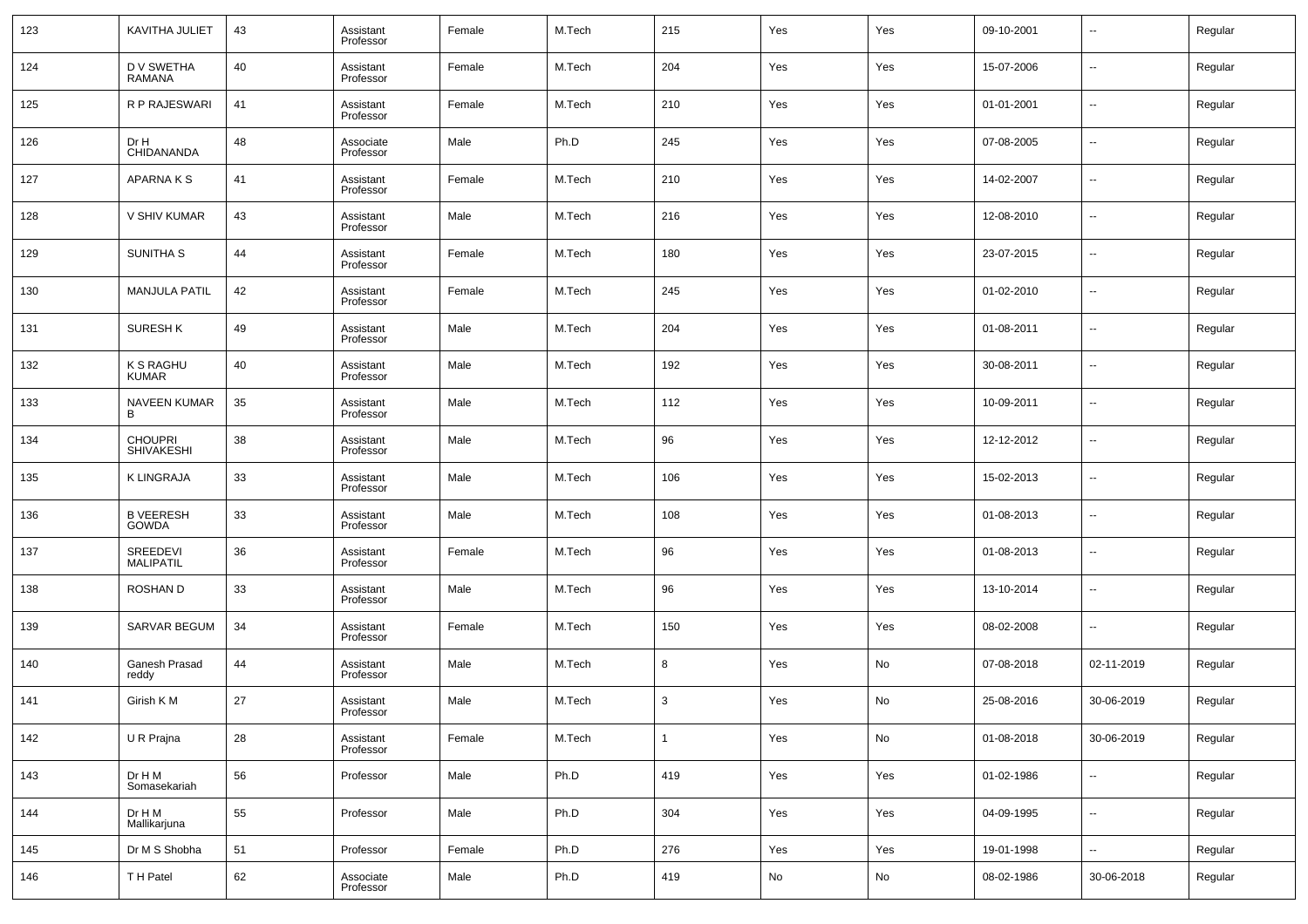| 147 | H M Nagabhushan             | 61 | Associate<br>Professor | Male   | Ph.D   | 452 | Yes                          | No  | 21-03-1983 | 30-05-2020               | Regular |
|-----|-----------------------------|----|------------------------|--------|--------|-----|------------------------------|-----|------------|--------------------------|---------|
| 148 | M R Vijaya Kumar            | 56 | Assistant<br>Professor | Male   | M.Tech | 376 | Yes                          | Yes | 25-09-1989 | $\overline{\phantom{a}}$ | Regular |
| 149 | Pushpalatha R<br>Gadag      | 48 | Assistant<br>Professor | Female | M.Tech | 158 | Yes                          | Yes | 01-11-2007 | $\overline{\phantom{a}}$ | Regular |
| 150 | Dr J M Srishaila            | 44 | Associate<br>Professor | Male   | Ph.D   | 228 | Yes                          | Yes | 16-07-2015 | $\overline{\phantom{a}}$ | Regular |
| 151 | Adana Gouda                 | 35 | Assistant<br>Professor | Male   | M.Tech | 132 | Yes                          | Yes | 16-08-2010 | $\overline{\phantom{a}}$ | Regular |
| 152 | Mahesh Sajjan               | 35 | Assistant<br>Professor | Male   | M.Tech | 156 | Yes                          | Yes | 20-08-2018 | $\overline{\phantom{a}}$ | Regular |
| 153 | Basavaprabhu M              | 35 | Assistant<br>Professor | Male   | M.Tech | 144 | Yes                          | Yes | 02-09-2013 | $\overline{\phantom{a}}$ | Regular |
| 154 | Basavalingana<br>Gowda M I  | 34 | Assistant<br>Professor | Male   | M.Tech | 97  | Yes                          | Yes | 24-12-2012 | $\overline{\phantom{a}}$ | Regular |
| 155 | Sachin Patil                | 30 | Assistant<br>Professor | Male   | M.Tech | 80  | Yes                          | Yes | 14-05-2014 | $\overline{\phantom{a}}$ | Regular |
| 156 | Basvalingappa               | 35 | Assistant<br>Professor | Male   | M.Tech | 108 | Yes                          | Yes | 25-01-2014 | $\overline{\phantom{a}}$ | Regular |
| 157 | Pavan Kumar M               | 29 | Assistant<br>Professor | Male   | M.Tech | 98  | Yes                          | Yes | 02-11-2012 | $\overline{\phantom{a}}$ | Regular |
| 158 | Vinay Kumar M R             | 29 | Assistant<br>Professor | Male   | M.Tech | 47  | No                           | No  | 23-02-2015 | 14-05-2019               | Regular |
| 159 | Anil Kumar S<br>Katageri    | 30 | Assistant<br>Professor | Male   | M.Tech | 33  | No                           | No  | 27-07-2015 | 08-05-2018               | Regular |
| 160 | T Naga Anusha               | 28 | Assistant<br>Professor | Female | M.Tech | 29  | No                           | No  | 04-08-2015 | 11-05-2018               | Regular |
| 161 | Shadakshari M               | 31 | Assistant<br>Professor | Male   | M.Tech | 36  | No                           | No  | 08-01-2016 | 11-05-2018               | Regular |
| 162 | Zameer K                    | 30 | Assistant<br>Professor | Male   | M.Tech | 53  | Yes                          | Yes | 01-08-2016 | $\overline{\phantom{a}}$ | Regular |
| 163 | <b>Lilly Monica</b>         | 30 | Assistant<br>Professor | Female | M.Tech | 24  | No                           | No  | 11-01-2016 | 14-05-2018               | Regular |
| 164 | Mantheswari S<br>Bhavikatti | 30 | Assistant<br>Professor | Female | M.Tech | 24  | No                           | No  | 02-02-2016 | 17-05-2018               | Regular |
| 165 | VinayaShekhar T             | 30 | Assistant<br>Professor | Male   | M.Tech | 60  | Yes                          | Yes | 08-02-2016 | $\overline{\phantom{a}}$ | Regular |
| 166 | Anil Kumar H M              | 33 | Assistant<br>Professor | Male   | M.Tech | 24  | No                           | No  | 01-08-2016 | 15-05-2018               | Regular |
| 167 | Jagadeesh V M               | 29 | Assistant<br>Professor | Male   | M.Tech | 24  | No                           | No  | 01-08-2016 | 30-05-2018               | Regular |
| 168 | Ashwini R                   | 29 | Assistant<br>Professor | Female | M.Tech | 24  | No                           | No  | 08-08-2016 | 19-05-2018               | Regular |
| 169 | Karthik I                   | 27 | Assistant<br>Professor | Male   | M.Tech | 24  | $\operatorname{\mathsf{No}}$ | No  | 23-08-2016 | 15-05-2018               | Regular |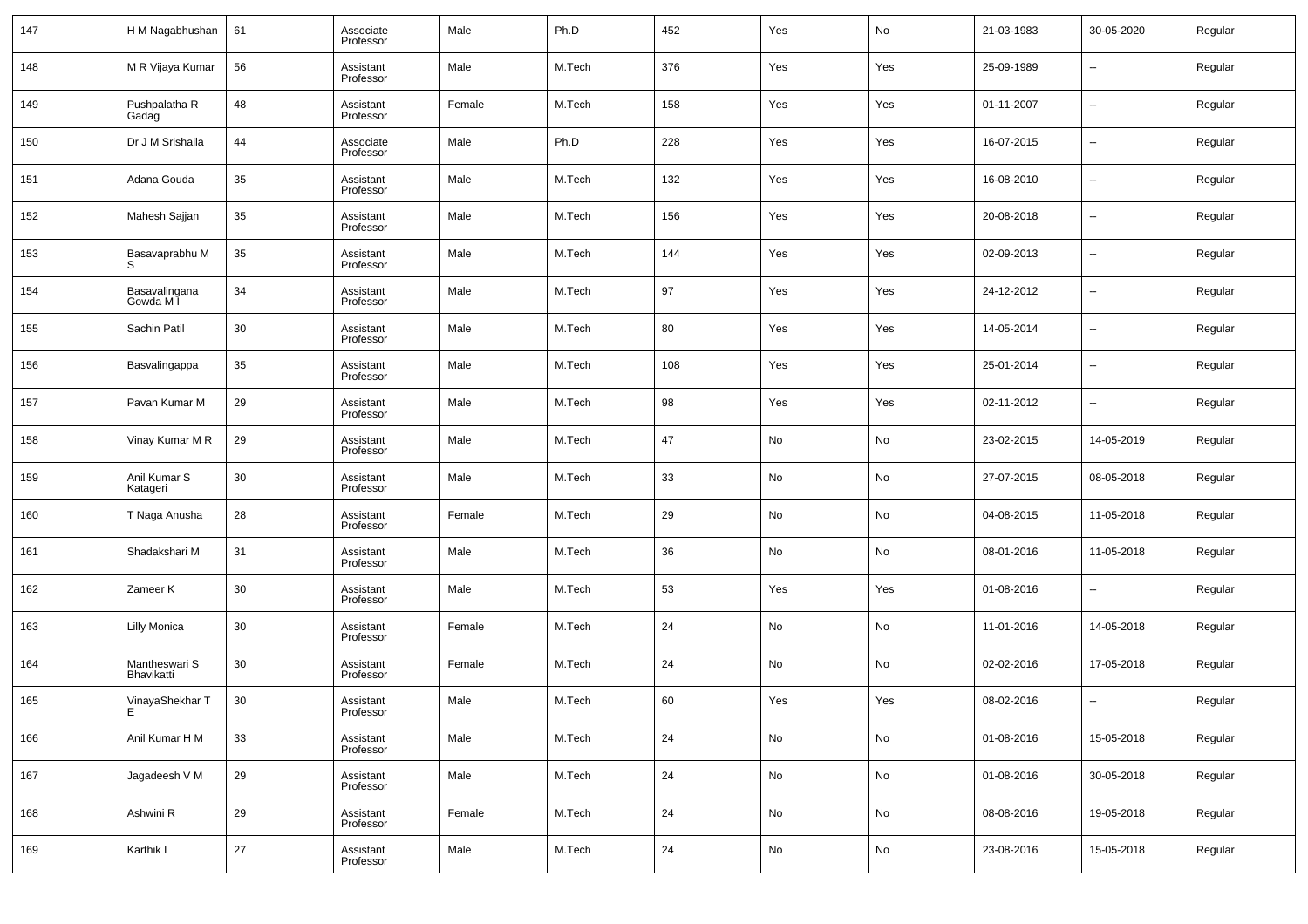| 170 | Rajendra Kumar K        | 29 | Assistant<br>Professor | Male   | M.Tech | 36 | No  | No  | 26-08-2016 | 14-05-2019               | Regular |
|-----|-------------------------|----|------------------------|--------|--------|----|-----|-----|------------|--------------------------|---------|
| 171 | Veereshaiah H M         | 27 | Assistant<br>Professor | Male   | M.Tech | 60 | Yes | Yes | 26-08-2016 | $\overline{\phantom{a}}$ | Regular |
| 172 | Neeraja S               | 29 | Assistant<br>Professor | Female | M.Tech | 24 | No  | No  | 22-08-2016 | 19-05-2018               | Regular |
| 173 | Prasad S                | 27 | Assistant<br>Professor | Male   | M.Tech | 24 | No  | No  | 18-08-2016 | 08-08-2018               | Regular |
| 174 | Nagraj B                | 27 | Assistant<br>Professor | Male   | M.Tech | 9  | No  | No  | 23-08-2017 | 10-05-2018               | Regular |
| 175 | Monika Bhutada          | 28 | Assistant<br>Professor | Female | M.Tech | 22 | No  | No  | 23-08-2017 | 06-05-2019               | Regular |
| 176 | Sagar                   | 27 | Assistant<br>Professor | Male   | M.Tech | 44 | No  | No  | 15-08-2016 | 30-06-2020               | Regular |
| 177 | Apoorva Arlur           | 27 | Assistant<br>Professor | Female | M.Tech | 21 | No  | No  | 29-08-2017 | 06-05-2019               | Regular |
| 178 | Karthik MO              | 27 | Assistant<br>Professor | Male   | M.Tech | 34 | Yes | No  | 29-08-2017 | 30-06-2020               | Regular |
| 179 | Sunil Umachagi          | 27 | Assistant<br>Professor | Male   | M.Tech | 34 | Yes | No  | 29-08-2017 | 30-06-2020               | Regular |
| 180 | Mubarak<br>Mohammadia   | 26 | Assistant<br>Professor | Female | M.Tech | 25 | No  | No  | 02-04-2018 | 13-05-2019               | Regular |
| 181 | Basavaraj R             | 26 | Assistant<br>Professor | Male   | M.Tech | 11 | No  | No  | 23-07-2018 | 29-06-2019               | Regular |
| 182 | Nayana B S              | 27 | Assistant<br>Professor | Female | M.Tech | 10 | No  | No  | 01-08-2018 | 15-06-2019               | Regular |
| 183 | Ganesh H                | 25 | Assistant<br>Professor | Male   | M.Tech | 29 | Yes | Yes | 20-08-2018 | $\overline{\phantom{a}}$ | Regular |
| 184 | Gurupada Swamy          | 26 | Assistant<br>Professor | Male   | M.Tech | 29 | Yes | Yes | 20-08-2018 | $\overline{\phantom{a}}$ | Regular |
| 185 | Manohar P               | 28 | Assistant<br>Professor | Male   | M.Tech | 29 | Yes | Yes | 20-08-2018 | $\overline{\phantom{a}}$ | Regular |
| 186 | Karthik K B             | 26 | Assistant<br>Professor | Male   | M.Tech | 19 | Yes | No  | 25-08-2018 | 30-06-2020               | Regular |
| 187 | Sharon Ranjitha<br>Paul | 26 | Assistant<br>Professor | Female | M.Tech | 19 | Yes | No  | 20-08-2018 | 30-06-2020               | Regular |
| 188 | Shiva Malashree         | 29 | Assistant<br>Professor | Female | M.Tech | 66 | Yes | Yes | 06-07-2015 | $\overline{\phantom{a}}$ | Regular |
| 189 | Priyanka                | 25 | Assistant<br>Professor | Female | M.Tech | 19 | Yes | No  | 20-08-2018 | 30-06-2020               | Regular |
| 190 | Amith Angadi            | 26 | Assistant<br>Professor | Male   | M.Tech | 10 | Yes | No  | 21-08-2019 | 30-06-2020               | Regular |
| 191 | M NAGARAJ               | 38 | Assistant<br>Professor | Male   | M.Tech | 77 | Yes | Yes | 27-03-2014 | $\ddotsc$                | Regular |
| 192 | VINUTHA<br>PRASHANTH    | 37 | Assistant<br>Professor | Female | M.Tech | 97 | Yes | Yes | 23-02-2015 | $\sim$                   | Regular |